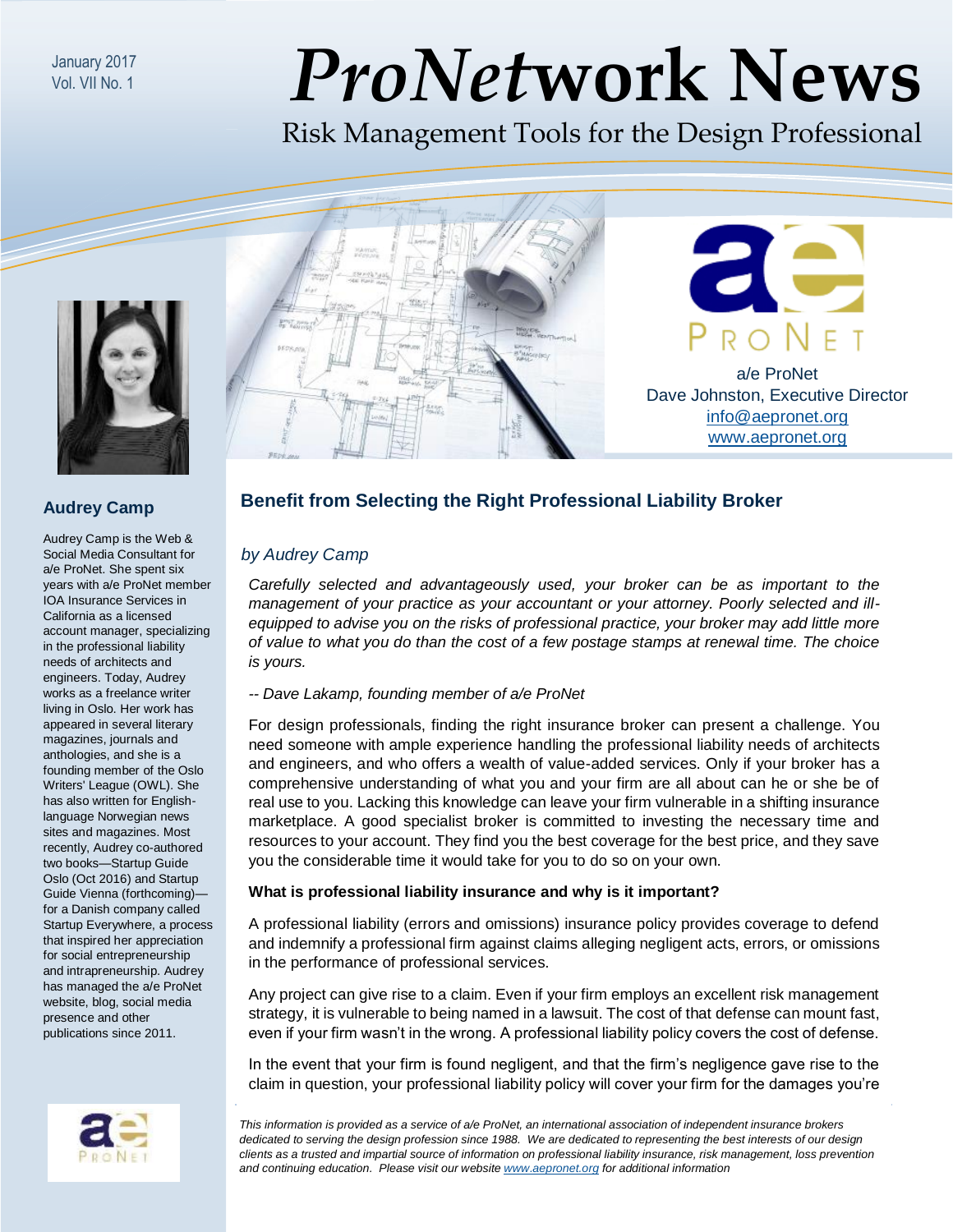a/e ProNet Dave Johnston Executive Director [info@aepronet.org](mailto:info@aepronet.org) [www.aepronet.org](http://www.aepronet.org/)

### *ProNet***work News**

Risk Management Tools for the Design Professional

legally obligated to pay, up to the policy limit. (Note: In most cases, defense costs erode the policy limit. Having adequate limits to cover both defense and indemnity is important.)

#### **Why do I need a specialist insurance broker? Shouldn't I be able to purchase my professional liability policy directly from an insurance company?**

For architects and engineers, maintaining an active and adequate professional liability insurance policy is very often a legal requirement. And while a basic professional liability policy is straightforward enough for anyone to acquire, the insurance needs of design professionals are more complex than that.

The insurance industry is full of companies who want your business, but no two professional liability insurance carriers are exactly alike. Among the major differences are:

- the size of policy limits offered;
- whether multiyear policies are available;
- underwriting appetites for types of engineering services;
- and claims service.

Some companies require a 10-year loss history from design professionals, while others only require a five-year loss run. A specialist broker knows what the markets are doing, who the underwriters are, and how to present your firm in the best possible light. He or she will have understand each insurance company's application and is quick to assist you in providing requested information. The cost of your insurance depends on this knowledge and attention to detail used on your behalf.

Here it should be noted that insurance companies often reward longevity. If your firm has been insured by a single company for a number of years and doesn't have an especially adverse claims history, it's likely that your premiums have been fair and endorsements (e.g., per project limit increases) have been easy to come by when needed. This does not mean that your current insurance company should be the only one to see your renewal application, however. A specialist broker understands the importance of approaching multiple markets periodically, either to reassure you that your policy is in the right hands or to grant you the opportunity to trade up.

Whether the market in a given year is hard or soft, a skilled professional liability insurance broker's experience will benefit your firm. You need competent advice from a broker with the right perspective, both on your industry and the needs of your firm, as well as on the insurance marketplace as a whole.

#### **What else sets specialist brokers apart from the pack? How do I know a good specialist broker when I see one?**

We've already touched on the importance of receiving proactive guidance from your broker at renewal time, but a good specialist broker should be available to you and valuable to your firm all year long.

Beyond billings, professional liability premiums often suffer the largest impact from claims. Avoiding claims means employing a risk management strategy, and a good specialist broker should be equipped to assist your firm in that endeavor. He or she will provide you with

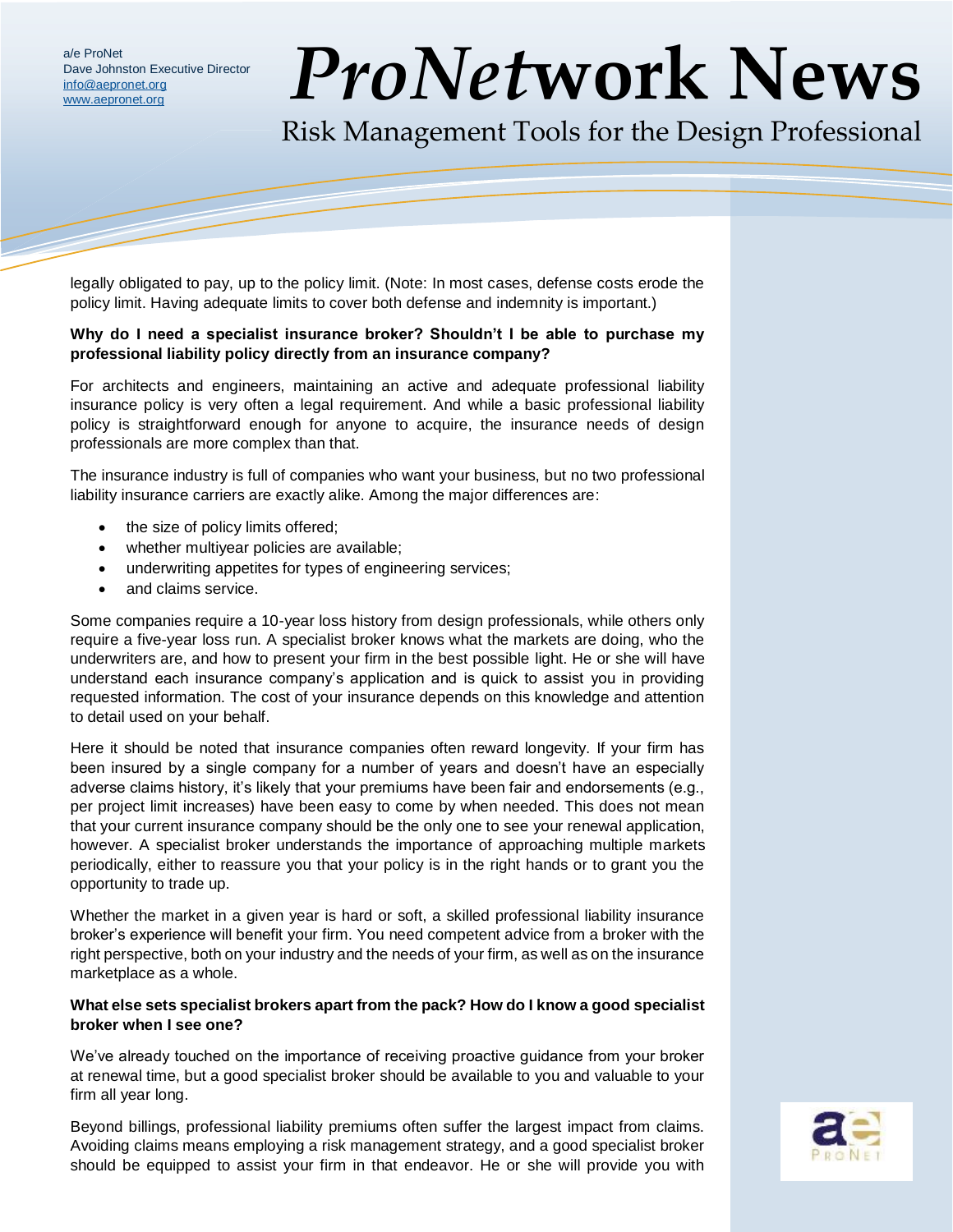a/e ProNet Dave Johnston Executive Director [info@aepronet.org](mailto:info@aepronet.org) [www.aepronet.org](http://www.aepronet.org/)

## *ProNet***work News**

Risk Management Tools for the Design Professional

contract review services, either personally or via the insurance company who holds your current policy. Your broker should also be able to refer you to specialist attorneys and other risk management professionals.

In the event a potential claim looms before you, a specialist broker will be able to reduce the stress of the moment by putting you in touch with any preclaims assistance options through your insurance company. He or she will also be available to answer your questions about the process of reporting a claim. Finally, if you end up filing a claim, your broker's long-standing relationships with claims adjusters at your insurance company may, again, come in handy.

#### **How do I find a specialist broker? Where can I get a recommendation for a good one?**

Naturally, we suggest starting your search with a/e ProNet. We are a national network of specialist brokers, meeting the insurance and risk management needs of design professionals since 1988. Because our members are independent—not obligated to any one insurance company—they are in the best position to compare policies. Our members do everything mentioned above, and they are supported in this endeavor by our website, which is full of relevant information and resources.

With a specialist broker, you can rest assured that you have an experienced advocate, both in relation to your bottom line and your overall exposure as a professional in a demanding and risky environment.